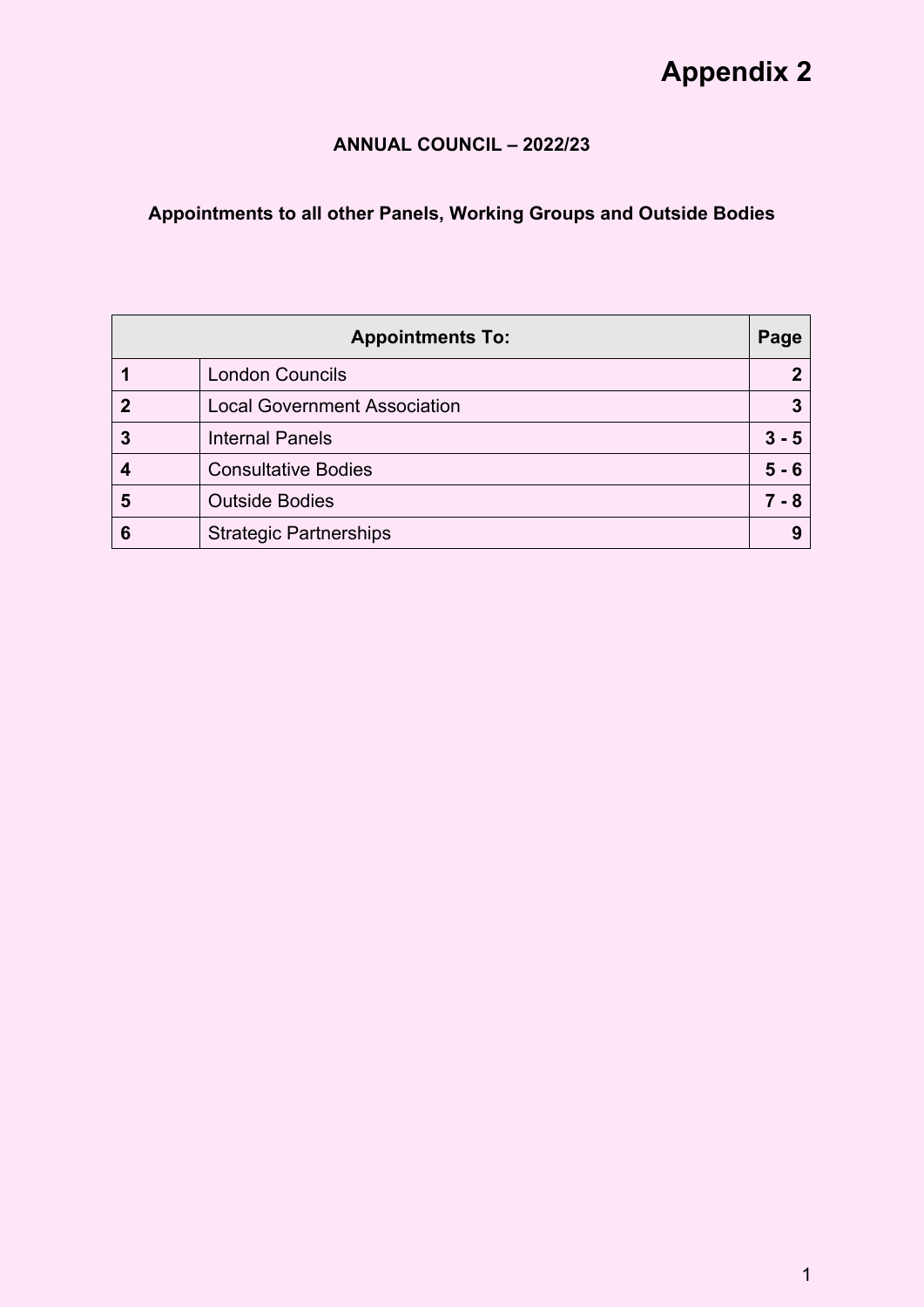| <b>1. LONDON COUNCILS APPOINTMENTS:</b>                               |                   |
|-----------------------------------------------------------------------|-------------------|
| <b>BODY</b>                                                           | <b>COUNCILLOR</b> |
| <b>London Councils Greater London Employment</b>                      | 1. Jeet Bains     |
| <b>Forum</b> (Executive $-$ for noting)                               |                   |
| London Councils Leaders Committee (for                                | 1. Jason Perry    |
| appointment with the agreement of the Executive                       | 2. Lynne Hale     |
| Mayor)                                                                | 3. Jason Cummings |
|                                                                       | 1. Ola Kolade     |
| <b>London Councils Grants Committee (Executive – for</b>              |                   |
| noting)                                                               |                   |
| All MUST be Cabinet Members                                           |                   |
|                                                                       |                   |
|                                                                       | 1. Scott Roche    |
| <b>London Councils Transport &amp; Environment</b>                    | 2. Robert Ward    |
| <b>Committee</b> (for appointment with the agreement of the           |                   |
| Executive Mayor)                                                      |                   |
|                                                                       |                   |
|                                                                       | 1. Yvette Hopley  |
| <b>London Councils Pensions CIV Board (Executive -</b><br>for noting) | 2. Simon Brew     |
|                                                                       | 3. Margaret Bird  |
| <b>Greater London Provincial Council (Executive - for</b><br>noting)  | 1. Jason Cummings |

## **London Councils Irish Members' Network\***

\*please note that any Councillor can ask to be placed on the email news list.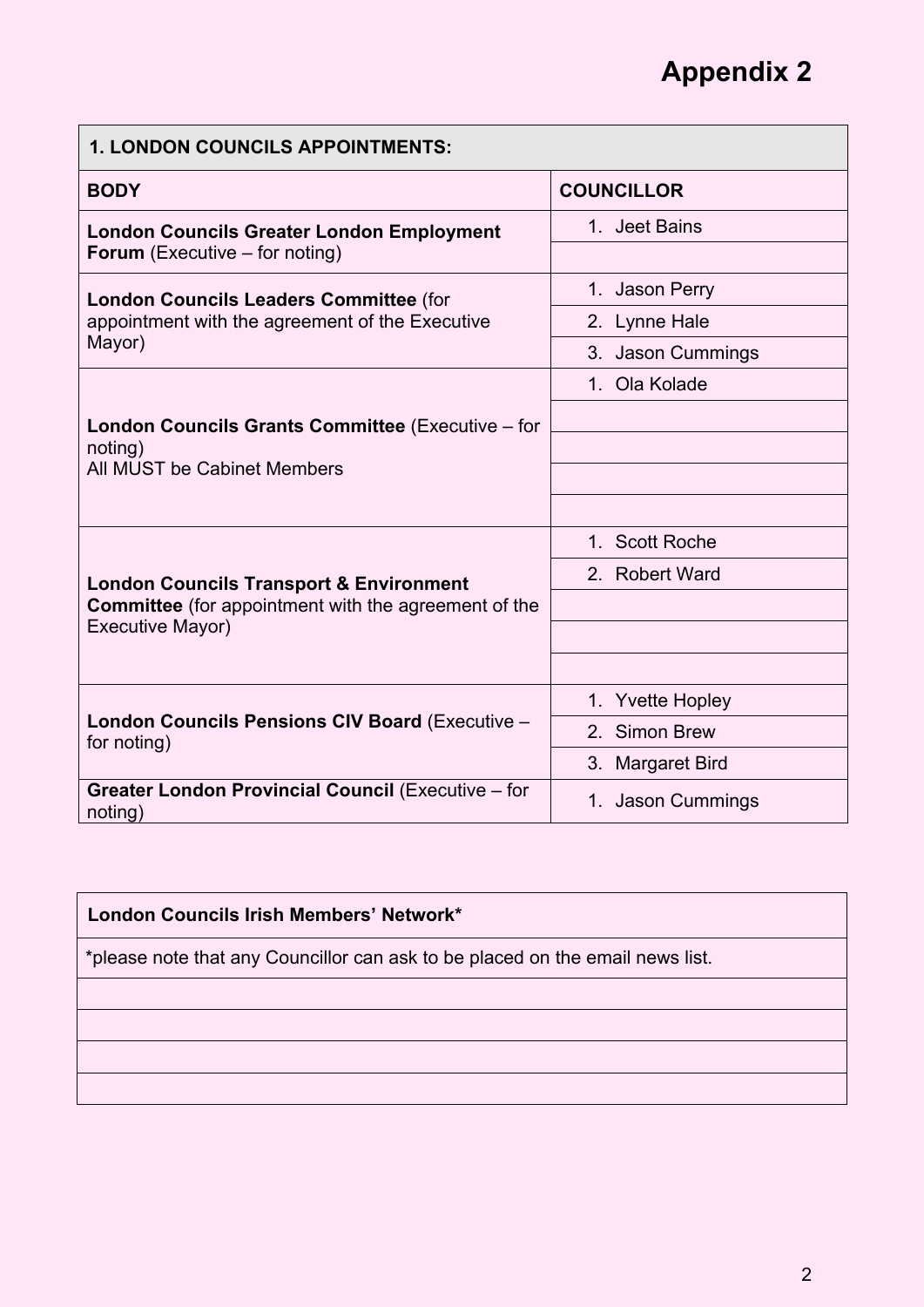| 2. LOCAL GOVERNMENT ASSOCIATION APPOINTMENTS: Executive - For Noting                                     |                       |  |  |  |
|----------------------------------------------------------------------------------------------------------|-----------------------|--|--|--|
| 2a. Local Government Association General Assembly<br>Members to be appointed: 4 (1 voting, 3 non-voting) |                       |  |  |  |
| 1. (Voting)                                                                                              | <b>Jason Perry</b>    |  |  |  |
| 2. (Non-Voting)                                                                                          | Lynne Hale            |  |  |  |
| 3. (Non-Voting)                                                                                          | <b>Jason Cummings</b> |  |  |  |
| 4. (Non-Voting)                                                                                          | <b>Yvette Hopley</b>  |  |  |  |

### **3. INTERNAL PANEL APPOINTMENTS: For Agreement**

### **3a. ADULT SOCIAL SERVICES REVIEW PANEL**

Members to be appointed: 5 (as per terms of reference)

#### Members to be appointed: 5

*(to include Cabinet and Deputy Cabinet Member with responsibility for Health and Adult Social Care)*

|    | <b>Yvette Hopley</b> | . . | Janet Campbell          |
|----|----------------------|-----|-------------------------|
|    | Margaret Bird        | ø   | <b>Catherine Wilson</b> |
| 3. | Adele Benson         |     |                         |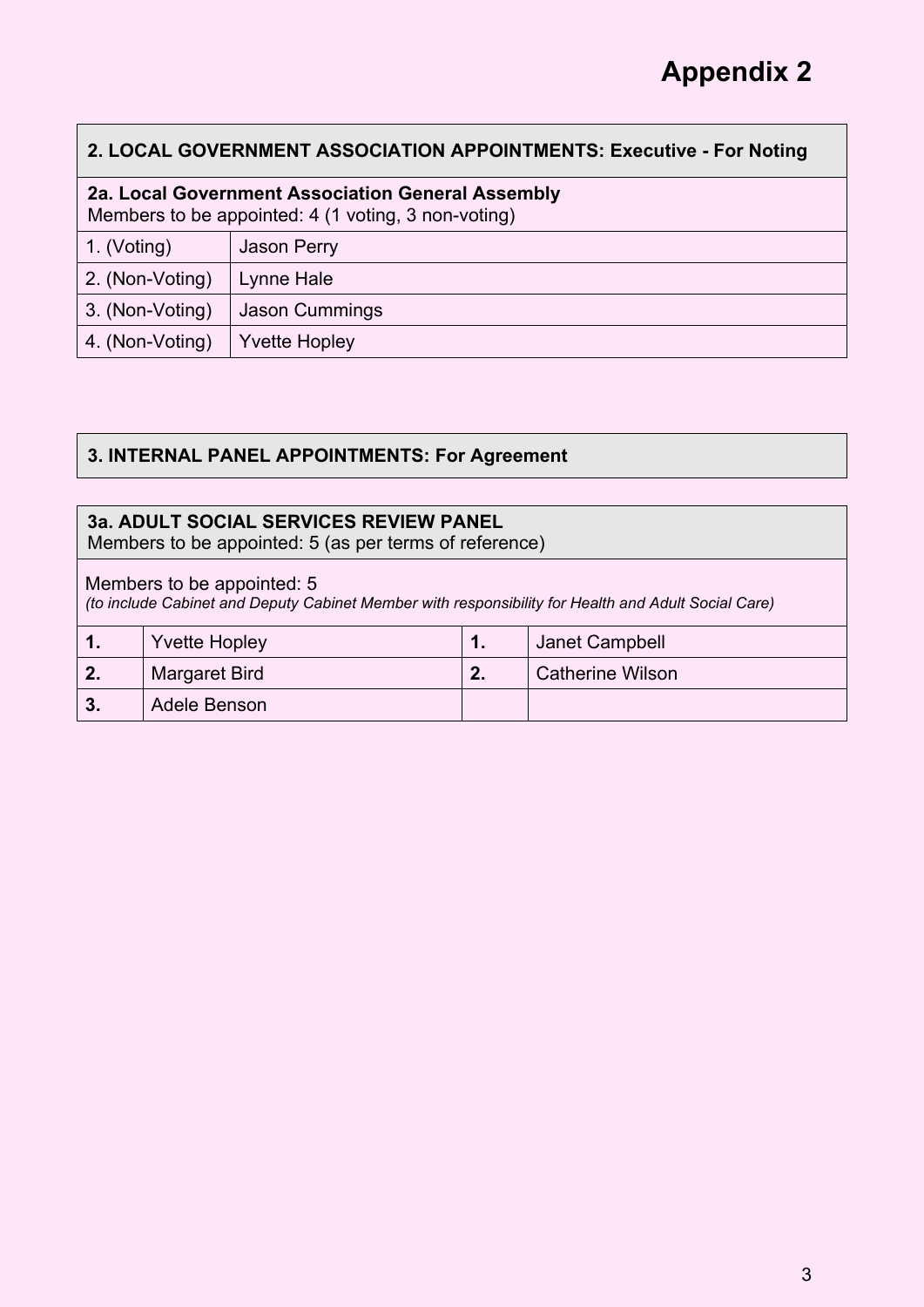### **3b. CORPORATE PARENTING PANEL –**

Members to be appointed: 8

*(4 Members of the Administration, including and to be chaired by the Cabinet Member with responsibility for Children's Services.)*

|                                                        | <b>Conservative Members</b>   |                   | <b>Labour Members</b>   |  |
|--------------------------------------------------------|-------------------------------|-------------------|-------------------------|--|
| 1.                                                     | Maria Gatland                 | $\mathbf 1$ .     | Mike Bonello            |  |
| 2.                                                     | <b>Helen Redfern</b>          | 2.                | <b>Maddie Henson</b>    |  |
| 3.                                                     | <b>Sue Bennett</b>            | 3.                | <b>Catherine Wilson</b> |  |
| 4.                                                     | lan Parker                    | 4.                | <b>Tamar Nwafor</b>     |  |
|                                                        |                               |                   |                         |  |
|                                                        |                               | <b>CO-OPTEES:</b> |                         |  |
|                                                        | 1. Virtual School Head        |                   |                         |  |
|                                                        | 2. LAC Nurse/Doctor           |                   |                         |  |
| 3. EMPIRE                                              |                               |                   |                         |  |
|                                                        | 4. Care Leaver                |                   |                         |  |
|                                                        | 5. Foster Carer               |                   |                         |  |
|                                                        | <b>6. Health Commissioner</b> |                   |                         |  |
| 3c. CROYDON ADULT SOCIAL SERVICES USERS PANEL (CASSUP) |                               |                   |                         |  |
| 1.                                                     | <b>Yvette Hopley</b>          | $\mathbf 1$ .     | Janet Campbell          |  |
| 2.                                                     | <b>Margaret Bird</b>          | 2.                | Vacancy                 |  |

| 3d. FOSTERING PANEL -<br>Members to be appointed: 2 (by convention) |                    |  |         |
|---------------------------------------------------------------------|--------------------|--|---------|
|                                                                     | <b>Sue Bennett</b> |  | Vacancy |

| 3e. MEMBERS' LEARNING AND DEVELOPMENT PANEL -<br>Members to be appointed: 8 (as per terms of reference) |                                                                |    |                        |  |
|---------------------------------------------------------------------------------------------------------|----------------------------------------------------------------|----|------------------------|--|
|                                                                                                         | <b>Mario Creatura</b><br><b>Patsy Cummings</b><br>1.           |    |                        |  |
| 2.                                                                                                      | Jade Appleton                                                  | 2. | <b>Enid Mollyneaux</b> |  |
| 3.                                                                                                      | <b>Nikhil Sherine Thampil</b><br><b>Louis Carserides</b><br>3. |    |                        |  |
|                                                                                                         | <b>Samir Dwesar</b><br>Vacancy<br>4.                           |    |                        |  |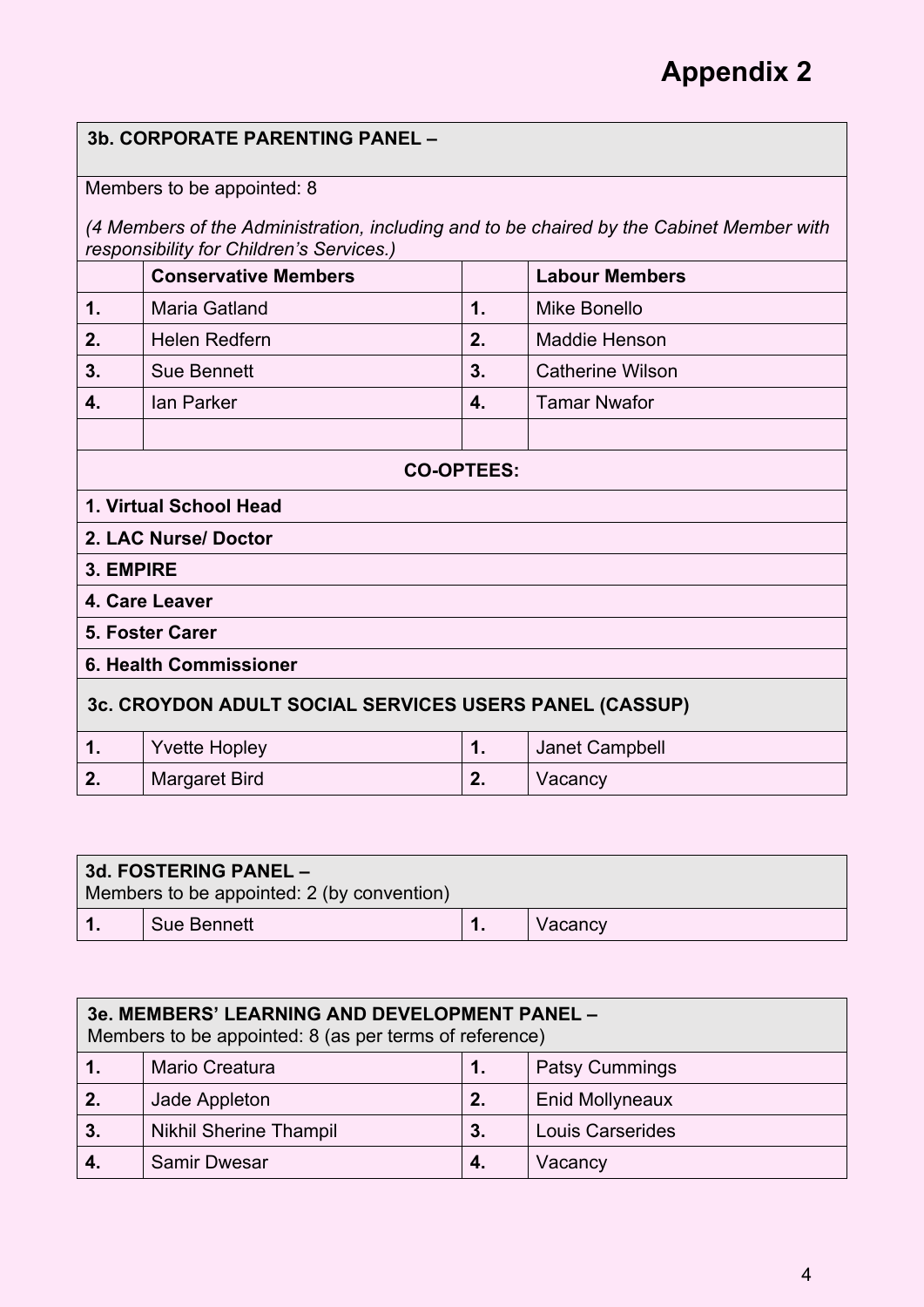### **3g. STAFF PARTNERSHIP PANEL**

#### Members to be appointed: 4

*(to include Cabinet Member responsible for staffing matters, any other Cabinet Member and one non- Executive Conservative Group Member )*

| <b>Conservative Group</b> | <b>Labour Group</b>  |
|---------------------------|----------------------|
| Lynne Hale                | <b>Callton Young</b> |
| Jason Cummings            |                      |
| <b>Robert Ward</b>        |                      |

### **4. CONSULTATIVE BODIES: For Agreement**

| 4a. CYCLE FORUM - |                                                                                                                |  |  |  |  |
|-------------------|----------------------------------------------------------------------------------------------------------------|--|--|--|--|
|                   | Members to be appointed: 3<br>(to include Cabinet Member or Deputy Cabinet Member for Transport & Environment) |  |  |  |  |
|                   | <b>Scott Roche</b><br>Amy Foster<br>1.                                                                         |  |  |  |  |
| 2.                | Simon Brew                                                                                                     |  |  |  |  |

### **4b. LONDON BOROUGH OF CROYDON PUBLIC TRANSPORT LIAISON PANEL –**

Members to be appointed: 4 *(to include Cabinet Member or Deputy Cabinet Member for Transport & Environment)*

|   | <b>Scott Roche</b> | Nina Degrads |
|---|--------------------|--------------|
| ∍ | <b>Simon Brew</b>  | Kola Agboola |

| <b>4c. MOBILITY FORUM -</b><br>Members to be appointed: 3 (as per terms of reference) |                      |  |                     |
|---------------------------------------------------------------------------------------|----------------------|--|---------------------|
|                                                                                       | <b>Andy Stranack</b> |  | <b>Karen Jewitt</b> |
| 2                                                                                     | Adele Benson         |  |                     |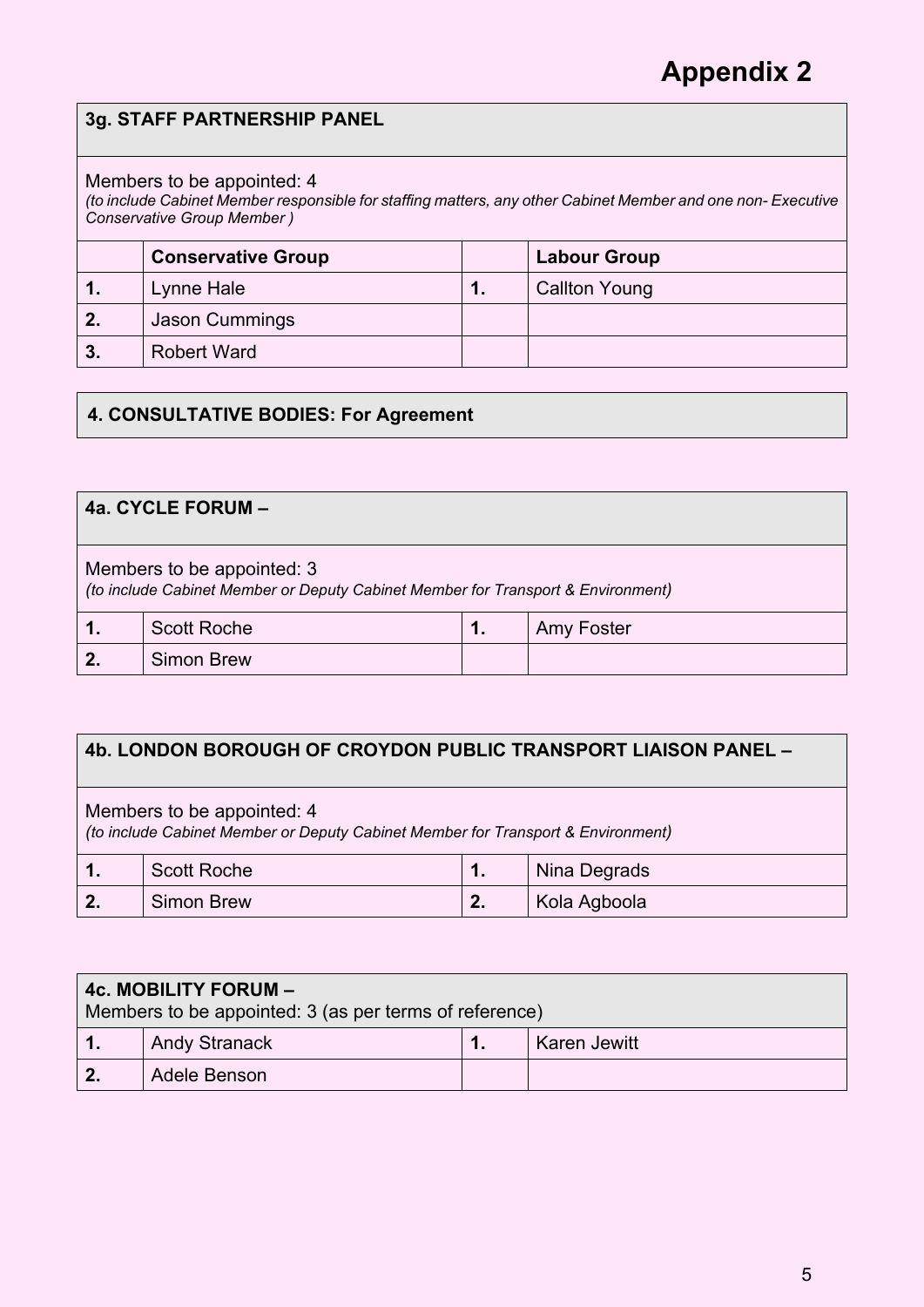## **4d. SCHOOLS FORUM**

|               | Members to be appointed: 2 (to be non-Cabinet or Deputy Cabinet Members as per terms |  |  |  |  |  |
|---------------|--------------------------------------------------------------------------------------|--|--|--|--|--|
| of reference) |                                                                                      |  |  |  |  |  |
|               |                                                                                      |  |  |  |  |  |

| $ -$<br>.<br>.<br>eliu<br>w<br>--<br>. |  |
|----------------------------------------|--|
|----------------------------------------|--|

| 4e. STANDING ADVISORY COUNCIL FOR RELIGIOUS EDUCATION (SACRE)-<br>Members to be appointed: 6 (as per terms of reference)<br>*Cabinet Member for Children, Families and Learning attends as an observer. |                              |    |                          |
|---------------------------------------------------------------------------------------------------------------------------------------------------------------------------------------------------------|------------------------------|----|--------------------------|
| $\mathbf{1}$ .                                                                                                                                                                                          | <b>Nikhil Sherine Thampi</b> | 1. | Mike Bonello             |
| 2.                                                                                                                                                                                                      | <b>Richard Chatterjee</b>    | 2. | <b>Patsy Cummings</b>    |
| 3.                                                                                                                                                                                                      | <b>Badsha Quadir</b>         | 3. | <b>Sherwan Chowdhury</b> |

| 4f. TENANTS AND LEASEHOLDERS PANEL -                                                                        |              |    |                           |
|-------------------------------------------------------------------------------------------------------------|--------------|----|---------------------------|
| Members to be appointed: 6<br>(to include Cabinet or Deputy Cabinet Member with responsibility for Housing) |              |    |                           |
| 1.                                                                                                          | Lynne Hale   | 1. | Chrishni Reshekaron       |
| 2.                                                                                                          | Lara Fish    | 2. | <b>Ellily Ponnuthurai</b> |
| 3.                                                                                                          | Adele Benson | 3. | <b>Clive Fraser</b>       |
|                                                                                                             |              |    |                           |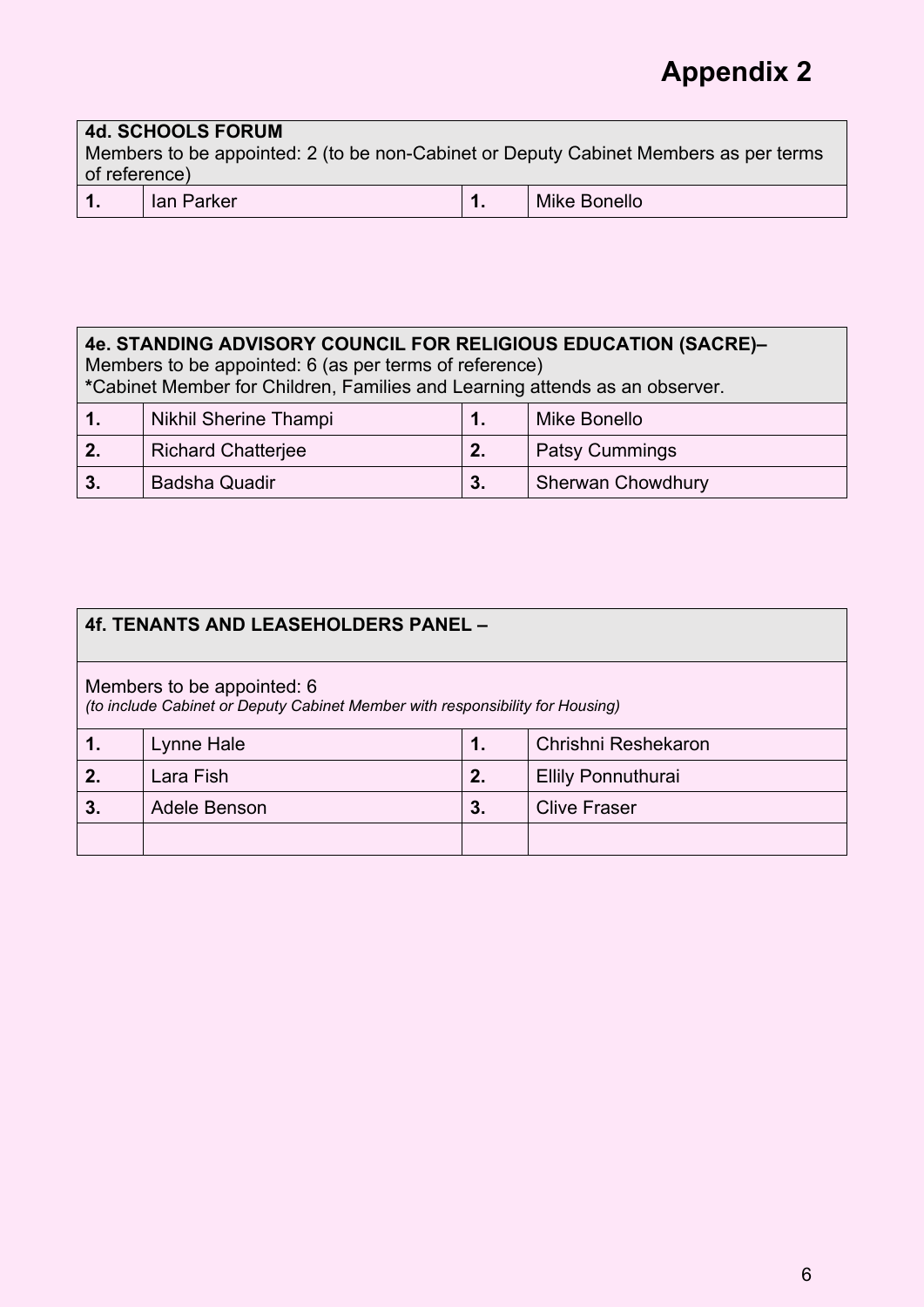| 5. OUTSIDE BODY APPOINTMENTS: For Agreement                                                                                         |                            |  |
|-------------------------------------------------------------------------------------------------------------------------------------|----------------------------|--|
| <b>BODY</b>                                                                                                                         | <b>COUNCILLOR</b>          |  |
| Capital Letters (London) Ltd. ("Capital Letters")<br><b>Boroughs' Representative Body (BRB)</b><br>(Annual Appointment to May 2023) | Lynne Hale                 |  |
| <b>Biggin Hill Airport Consultative Committee*</b>                                                                                  | <b>Tony Pearson</b>        |  |
|                                                                                                                                     | 1. Jason Perry             |  |
| <b>Church Tenements Charity</b>                                                                                                     | 2. Mike Bonello            |  |
|                                                                                                                                     | 3. Maddie Henson           |  |
|                                                                                                                                     | 1. Ian Parker              |  |
| <b>Trustees of Coulsdon United Charities</b>                                                                                        | 2. Luke Shortland          |  |
|                                                                                                                                     | 1. Simon Fox               |  |
| Croydon Almshouses - Relief in Need Charities                                                                                       | 2. Vacancy                 |  |
| Downlands Countryside Management Project*                                                                                           | <b>Mario Creatura</b>      |  |
| <b>Greater London Enterprise*</b>                                                                                                   | <b>Jeet Bains</b>          |  |
| London Road Safety Council*                                                                                                         | 1. Scott Roche             |  |
| (formerly London Accident Prevention Council)                                                                                       | 2. Amy Foster              |  |
| <b>London Youth Games*</b>                                                                                                          | 1. Andy Stranack           |  |
|                                                                                                                                     | 2. Eunice O'Dame           |  |
|                                                                                                                                     | 1. Simon Fox               |  |
| <b>Mitcham Common Conservators*</b>                                                                                                 | 2. Matt Griffiths          |  |
| (one non-Councillor to be appointed)                                                                                                | 3. Chrishni Reshekaron     |  |
|                                                                                                                                     | 4. Vacancy                 |  |
| South London and Maudsley NHS Foundation                                                                                            | <b>Yvette Hopley</b><br>1. |  |
| Trust<br>(Cabinet Member with responsibility for Health)                                                                            | 2. Margaret Bird           |  |
| <b>Woodmansterne Charities</b>                                                                                                      | <b>Luke Shortland</b>      |  |
| South London Legal Partnership Integrated<br>Care Board**                                                                           | Vacancy                    |  |
| South London Legal Partnership Integrated<br><b>Care Partnership**</b>                                                              | Vacancy                    |  |

\* Executive Mayor Appointments FOR NOTING.

\*\* Executive Mayor to appoint to in due course.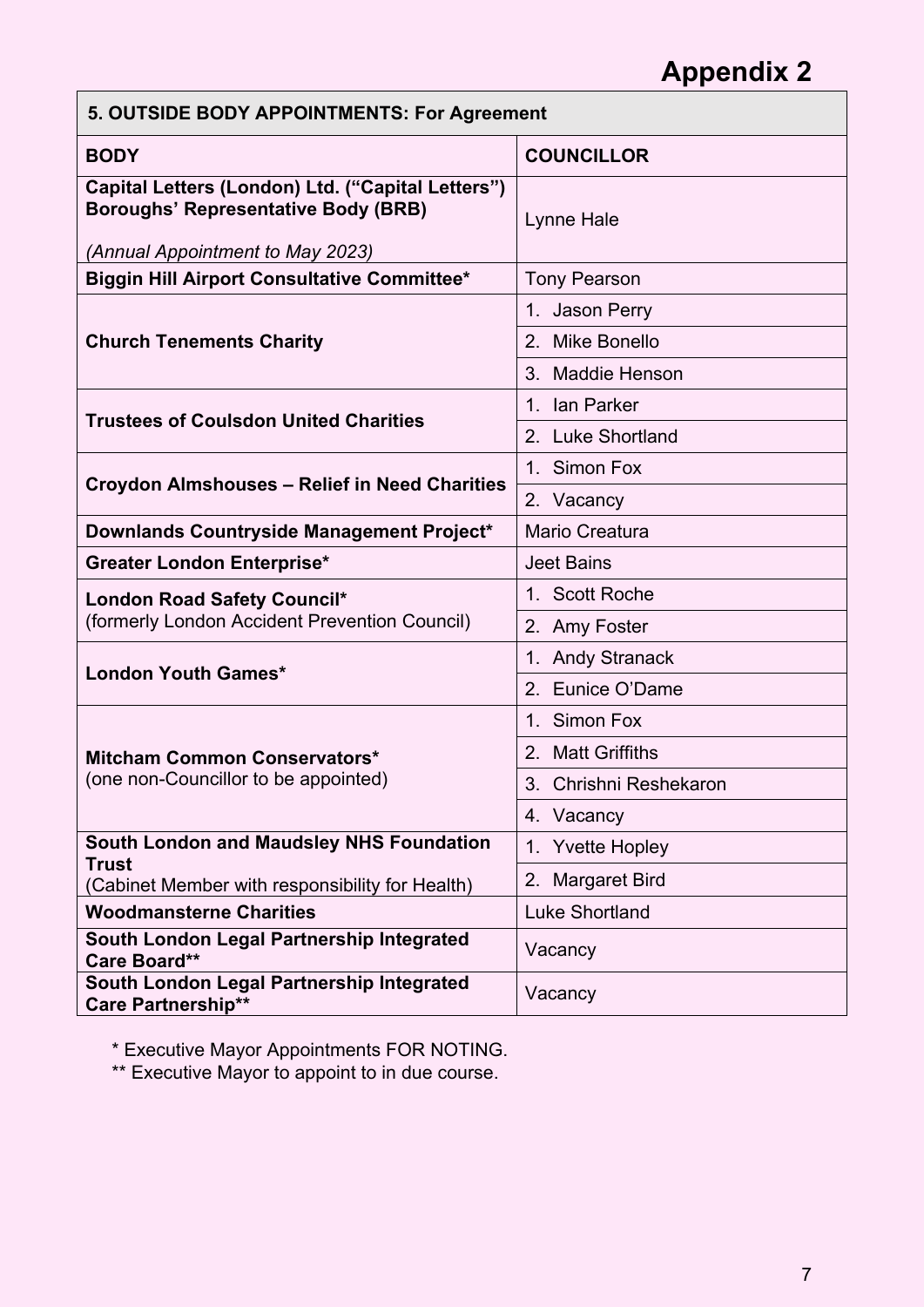| <b>ARMY RESERVE UNITS</b><br>1 Majority and 1 Minority Member or 2 Majority and 1<br><b>Minority Member</b><br>Please note that from 2015 TA units renamed Army Reserve Units | <b>COUNCILLOR</b>         |
|-------------------------------------------------------------------------------------------------------------------------------------------------------------------------------|---------------------------|
| <b>Greater London Reserve Forces' and Cadets'</b>                                                                                                                             | <b>Tony Pearson</b><br>1. |
| <b>Association</b>                                                                                                                                                            | 2. Vacancy                |
| C (Kent and Sharpshooters Yeomanry) Squadron,                                                                                                                                 | 1. Tony Pearson           |
| <b>The Royal Yeomanry</b>                                                                                                                                                     | 2. Vacancy                |
| J Troop, 31 Signal Squadron - Middlesex Yeomanry                                                                                                                              | 1. Tony Pearson           |
| and Princess Louise's Kensington                                                                                                                                              | 2. Vacancy                |
| Mortar Platoon, B Company, 4th Battalion The                                                                                                                                  | 1. Tony Pearson           |
| <b>Parachute Regiment</b>                                                                                                                                                     | 2. Karen Jewitt           |
| 508 (Croydon) HQ Sqn Royal Logistic Corp,<br><b>151 Regiment Royal Logistic Corp</b>                                                                                          | 1. Tony Pearson           |
|                                                                                                                                                                               | 2. Patricia Hay-Justice   |
| 150 Recovery Company, 103 Battalion Royal                                                                                                                                     | 1. Tony Pearson           |
| <b>Electrical and Mechanical Engineers</b>                                                                                                                                    | 2. Vacancy                |

## **SAFER NEIGHBOURHOOD BOARD –**

Members to be appointed: 4 (as per terms of reference, including the Cabinet Member for Safer Croydon & Communities)

| . . | √Jason Perry |     | <b>Enid Mollyneaux</b> |
|-----|--------------|-----|------------------------|
|     | Ola Kolade   | . . | <b>Stuart King</b>     |